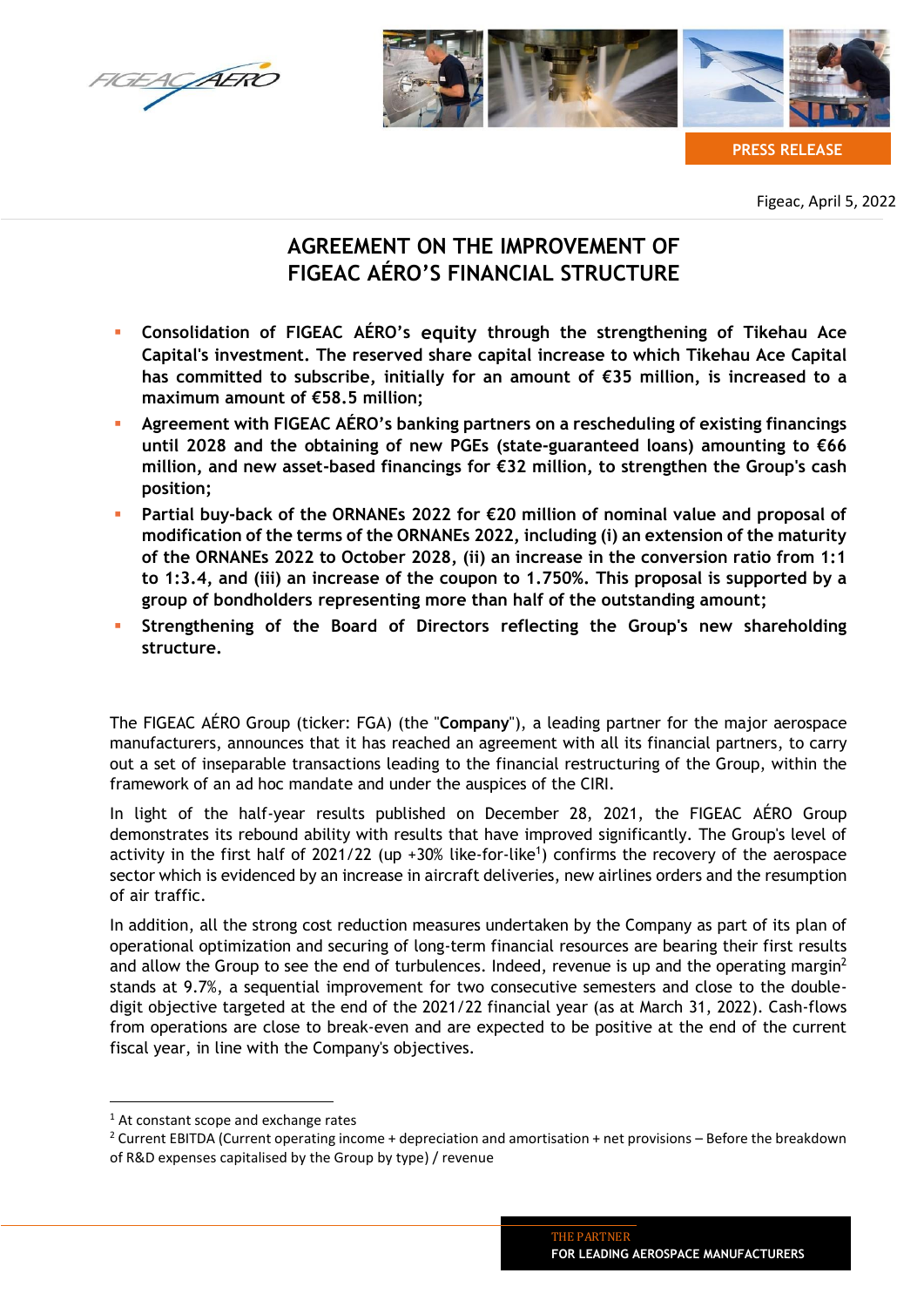FIGEACAERO

The 2021/22 outlook is confirmed and the outlook of the Route 2025 plan is specified, based on the latest announcements of increased production rates by manufacturers.

In addition, the FIGEAC AÉRO Group is not directly exposed to Ukraine and Russia and does not face, to date, any disruption in its supplies on all its industrial sites. Nevertheless, the ongoing conflict and the associated geopolitical tensions could have an impact on the global economy and could therefore weigh on the Group's performance in the long-term.

Jean-Claude Maillard, CEO of FIGEAC AÉRO, said: "*This global agreement marks a new step in the Group's development which strengthens its equity, adjusts the rhythm of its debt repayment to a level in line with the implementation of the Route 25 strategic plan and consolidates its cash position. With a new reference shareholder and financially strengthened, FIGEAC AÉRO secures its industrial future. I would like to thank all the creditors and stakeholders who allow us to breathe new life into the Group and to pursue with ambition its value-creating development.*"

### **Modification of the terms of Tikehau Ace Capital's entry into the Company's share capital**

Confident in the future of the Group as a key and recognized supplier of the global aerospace supply chain, Tikehau Ace Capital wishes to support the development of FIGEAC AÉRO in this new phase of growth. Thus, on [September 9, 2021,](https://www.figeac-aero.com/sites/default/files/cp_figeac_aero_accord_ace_capital_partners_vdef_english.pdf) the Company announced the signing of a binding agreement with Tikehau Ace Capital, with a view to acquiring a minority stake in the Group's share capital.

Discussions with Tikehau Ace Capital led to the signing on 4 April 2022 of an amendment to the agreement announced on September 9, 2021 to strengthen FIGEAC AÉRO's equity and diversify its shareholding structure by relying on Tikehau Ace Capital, a specialist in the aerospace sector, over the long term. Under the terms of this amendment agreement, Tikehau Ace Capital significantly increases its investment in the Company's share capital and undertakes to subscribe to a reserved share capital increase of up to  $\epsilon$ 58.5 million (including issuance premium). The amount initially planned was €35 million. The issuance price of the new shares remains at €5.60 per share.

Tikehau Ace Capital thus undertakes to subscribe to a maximum number of 10,446,428 new shares in the framework of a share capital increase of the Company reserved to it.

Mr. Maillard, the majority shareholder of the Company, has given up the sale of most of the FIGEAC AÉRO shares that he was supposed to sell to Tikehau Ace Capital at the same price of  $\epsilon$ 5.60, so that the Company may benefit from the full effect of Tikehau Ace Capital's investment. The sale of FIGEAC AÉRO shares from Mr. Maillard to Tikehau Ace Capital would now cover 803,572 FIGEAC AÉRO shares at the same price of  $\epsilon$ 5.60 (compared to 3,750,000 FIGEAC AÉRO shares as initially planned).

|                                                                                   | Before the entry of Tikehau Ace Capital into the<br>share capital |                            |                  |                         | After the entry of Tikehau Ace Capital into the<br>share capital |                         |                  |                         |
|-----------------------------------------------------------------------------------|-------------------------------------------------------------------|----------------------------|------------------|-------------------------|------------------------------------------------------------------|-------------------------|------------------|-------------------------|
| <b>Shareholders</b>                                                               | Share<br>capital                                                  | Share<br>capital<br>$(\%)$ | Voting<br>rights | Voting<br>rights $(\%)$ | Share<br>capital                                                 | Share<br>capital<br>(%) | Voting<br>rights | Voting<br>rights $(\%)$ |
| SC MAILLARD ET FILS                                                               | 12,496,000                                                        | 39.25%                     | 24,992,000       | 45.04%                  | 12,496,000                                                       | 29.55%                  | 24,992,000       | 38.37%                  |
| J.C. MAILLARD                                                                     | 11,498,492                                                        | 36.11%                     | 22,895,154       | 41.26%                  | 10,694,920                                                       | 25.29%                  | 21,288,010       | 32.68%                  |
| Subtotal<br>Maillard Family                                                       | 23,994,492                                                        | 75.36%                     | 47,887,154       | 86.30%                  | 23,190,920                                                       | 54.84%                  | 46,280,010       | 71.06%                  |
| Tikehau Ace Capital                                                               |                                                                   |                            |                  |                         | 11,250,000                                                       | 26.61%                  | 11,250,000       | 17.27%                  |
| Concert to be<br>formed between the<br>Maillard Family and<br>Tikehau Ace Capital |                                                                   |                            |                  |                         | 34,440,920                                                       | 81.45%                  | 57,530,010       | 88.33%                  |
| <b>Employees</b>                                                                  | 71,435                                                            | 0.22%                      | 142,630          | 0.26%                   | 71,435                                                           | 0.17%                   | 142,630          | 0.22%                   |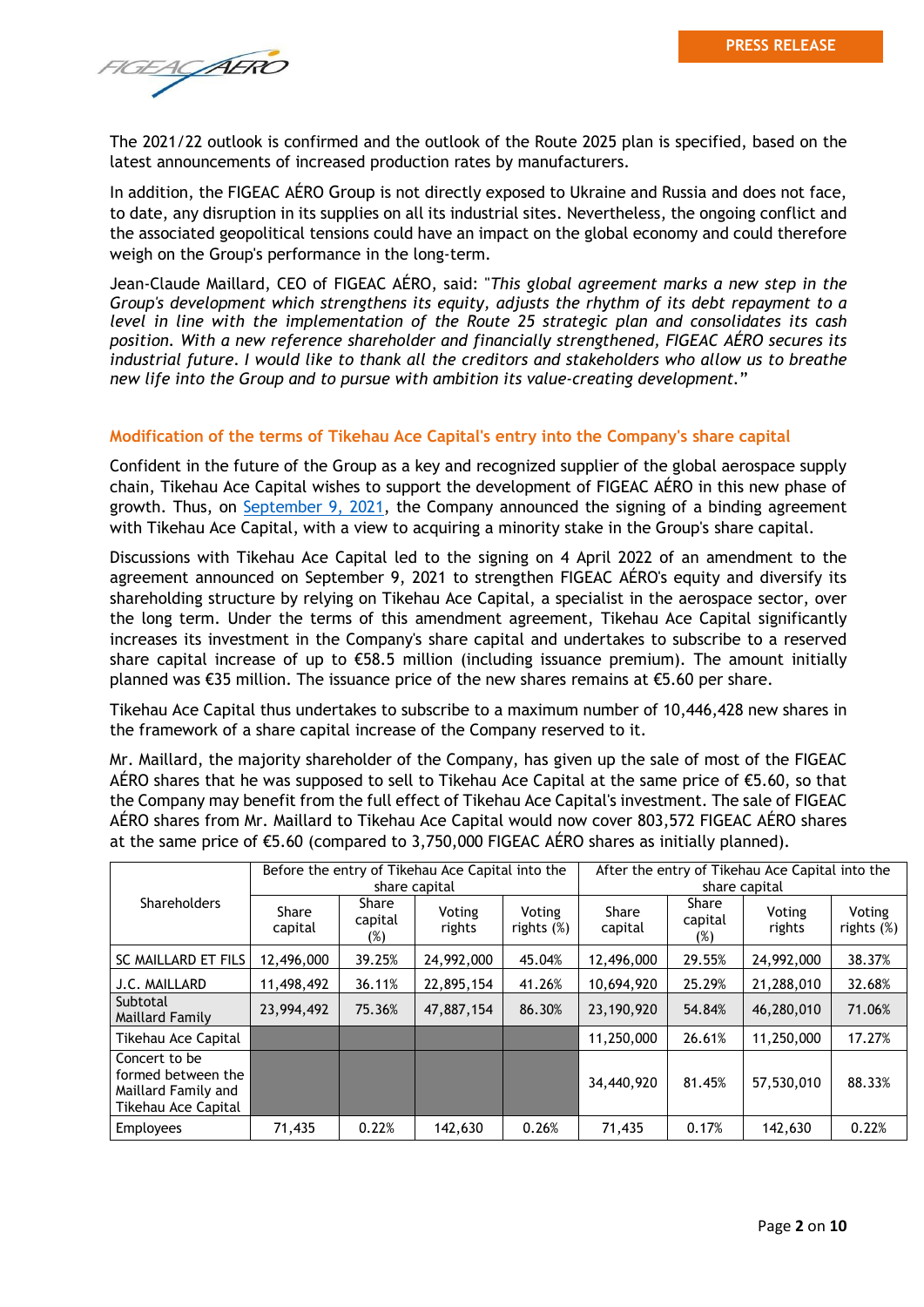

| Other registered<br>form shares | 154,541    | 0.49%   | 283,704    | 0.51%   | 154,541    | 0.37%   | 283,704    | 0.44%    |
|---------------------------------|------------|---------|------------|---------|------------|---------|------------|----------|
| Treasury shares                 | 443,997    | 1.39%   |            | 0.00%   | 443,997    | 1.05%   |            | $0.00\%$ |
| Free float                      | 7,175,008  | 22.53%  | 7.175.008  | 12.93%  | 7,175,008  | 16.97%  | 7.175.008  | 11.02%   |
| Total                           | 31,839,473 | 100.00% | 55,488,496 | 100.00% | 42,285,901 | 100.00% | 65,131,352 | 100.00%  |

The Company nevertheless allows itself the possibility of limiting the amount of the share capital increase reserved to Tikehau Ace Capital to a minimum amount of €53.5 million (including issuance premium), in the event of an improvement in the Group's cash position as part of its strategy to rationalize its industrial operations.

In such a case, Tikehau Ace Capital would subscribe to a number of 9,553,571 new shares as part of the Company's share capital increase reserved to it. The sale of FIGEAC AÉRO shares from Mr. Maillard to Tikehau Ace Capital would in such a case involve 1,696,429 FIGEAC AÉRO shares<sup>3</sup>. The issuance price of the new shares and the sale price of the FIGEAC AÉRO shares would remain at €5.60 per share in such a case.

The completion of the share capital increase reserved to Tikehau Ace Capital remains subject in particular to (i) the approval by the French market authority (*Autorité des marchés financiers*) of a prospectus relating to the admission of the new shares to be issued to Tikehau Ace Capital, as they will represent more than 20% of the number of existing FIGEAC AÉRO shares, (ii) a decision by the French market authority (*Autorité des marchés financiers*) that there is no reason to file a mandatory tender offer on FIGEAC AÉRO's shares as a result of Tikehau Ace Capital's concert with Mr. Maillard and the company SC Maillard et Fils, the latter remaining predominant in the new concert thus constituted, and (iii) the vote of the Company's shareholders, gathered at a general meeting to be held no later than May 31, 2022. Mr. Maillard and SC Maillard & Fils have already committed to vote in favour of this share capital increase.

As announced in the Company's press release of September 9, 2021, in addition to its capital investment, Tikehau Ace Capital has committed to subscribe to bonds to be issued by the Company for an amount of €10 million. These bonds will bear interest at the annual rate of 12% capitalized annually and will have a maturity of 6 years and 6 months.

The completion of the share capital increase reserved to Tikehau Ace Capital would be accompanied by a change in the composition of the Company's Board of Directors (in line with the recommendations of the Middlenext Code) which would allow it to acquire additional and independent skills and to take into account the Group's new shareholding structure, namely (i) 4 directors appointed upon proposal of Mr. Maillard, (ii) 2 directors appointed upon proposal of Tikehau Ace Capital and (iii) 2 independent directors. Mr. Maillard would remain Chairman and Chief Executive Officer of the Company.

All of Tikehau Ace Capital's investment transactions within the Company and the implementation of the rescheduling of the Company's main bank financings and the realignment of the terms of the ORNANEs 2022 (as detailed below) are interdependent.

## **Agreement with banking partners on a rescheduling of financings until 2028**

As mentioned above, the Company has carried out in parallel a work of adaptation of its balance sheet structure which has led it to engage in discussions in a structured framework with its financial

<sup>&</sup>lt;sup>3</sup> Due to the dilution induced by this reserved share capital increase of €53.5 million (including issuance premium), Tikehau Ace Capital would hold 27.18% of the share capital and 17.76% of the voting rights of the Company at the end of these transactions.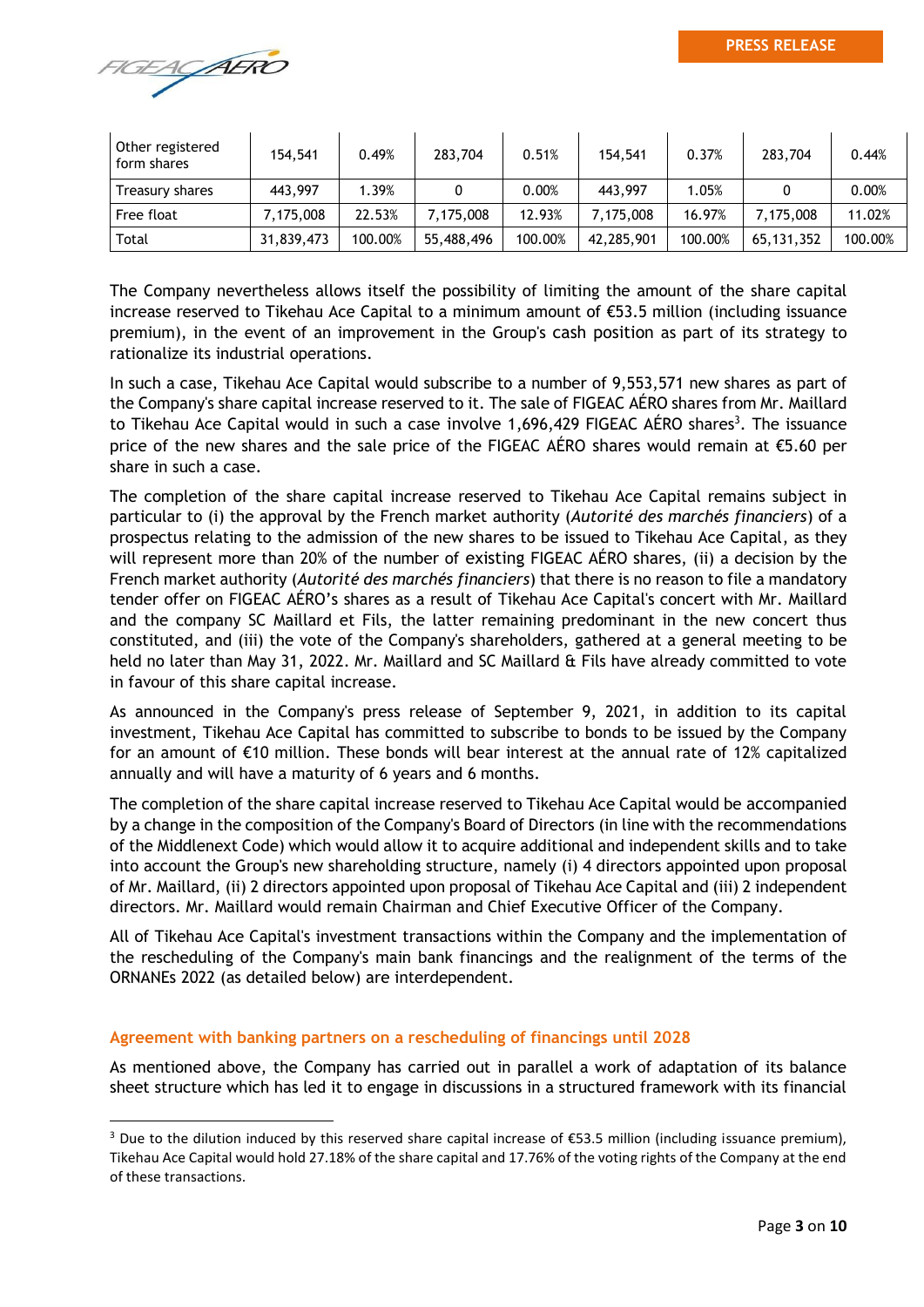FIGEACAERO

creditors. The main objective was to define a new profile of the Company's indebtedness, taking into account the consequences of the pandemic on its business, to set up new financings and to introduce new currency hedging transactions allowing it to meet its upcoming deadlines and rebalance its financial structure.

These discussions led to an agreement on a new repayment profile for bank loans (and ORNANEs 2022) and on the future implementation of new financings, both of which are adapted to the rhythm of gradual and foreseeable recovery of the activity.

The main features of these agreements are the following:

- 1) A reprofiling of bank debt:
	- *a.* The maturity of all bank loans with earlier deadline is postponed to September 2028. The amortization curve of these loans has been modified to take into account this new maturity, and the particular nature of the concerned financings. The interest rate of these loans, with the exception of PGEs (state-guaranteed loans), is increased by 62.5 bps.
	- *b.* Bank loans with a longer maturity, such as mortgages, keep their initial maturity. Their amortization curve has not been changed.
- 2) New financings and a strengthening of currency hedging:
	- *a.* An envelope of €66 million under the "Aéro" PGEs is open. The maturity of these PGEs is 6 years, and their amortization is established over 4 years, after 2 years free of amortization. Their interest rate complies with the regulations in force.
	- *b.* Asset-based financings: a line of financing on stocks, for an amount of € 20 million (over a period of 8 years and depreciable from the  $5<sup>th</sup>$  year, rate of 6.75%) and a financing line of industrial equipment, for an amount of €12 million (depreciable over 5.5 years, rate of 5.2%), were granted.
	- *c.* Currency hedging transactions: in order to hedge the current exchange risk on the US dollar, the main currency unit used for sale by FIGEAC AÉRO, currency hedging transactions may be set up, for a cumulative amount of €227 million by March 2025.

These agreements and new financings, combined with the strengthening of FIGEAC AÉRO's equity resulting from the entry of Tikehau Ace Capital into the Company's share capital and the agreement reached with a majority of holders of ORNANEs 2022 (see below), would ensure that the Group has the financial means necessary for its redeployment and would allow it to meet its financial commitments thus modified in the short and medium term.

### **Adjustment of the terms of the ORNANEs 2022**

### *Reminder of the main terms of the ORNANEs 2022*

In October 2017, FIGEAC AÉRO issued 3,888,025 ORNANEs 2022 maturing on 18 October 2022, by way of placement to institutional investors for a nominal amount of €100 million.

The ORNANEs 2022 were issued at a nominal value of €25.72 each on the basis of an issuance premium of 30% and bear interest at an annual rate of 1.125% payable semi-annually in arrears due on April 18 and October 18 of each year.

The ORNANEs 2022 give the right to the allocation of shares, either up to an amount in cash, or by a combination of cash and new and/or existing shares, or by exclusive allocation of new and/or existing shares, under a conversion ratio of one (1) share for one (1) ORNANE 2022.

The ORNANEs 2022 are admitted to trading on the open market of the Frankfurt Stock Exchange (Freiverkehr) (ISIN: FR0013286028).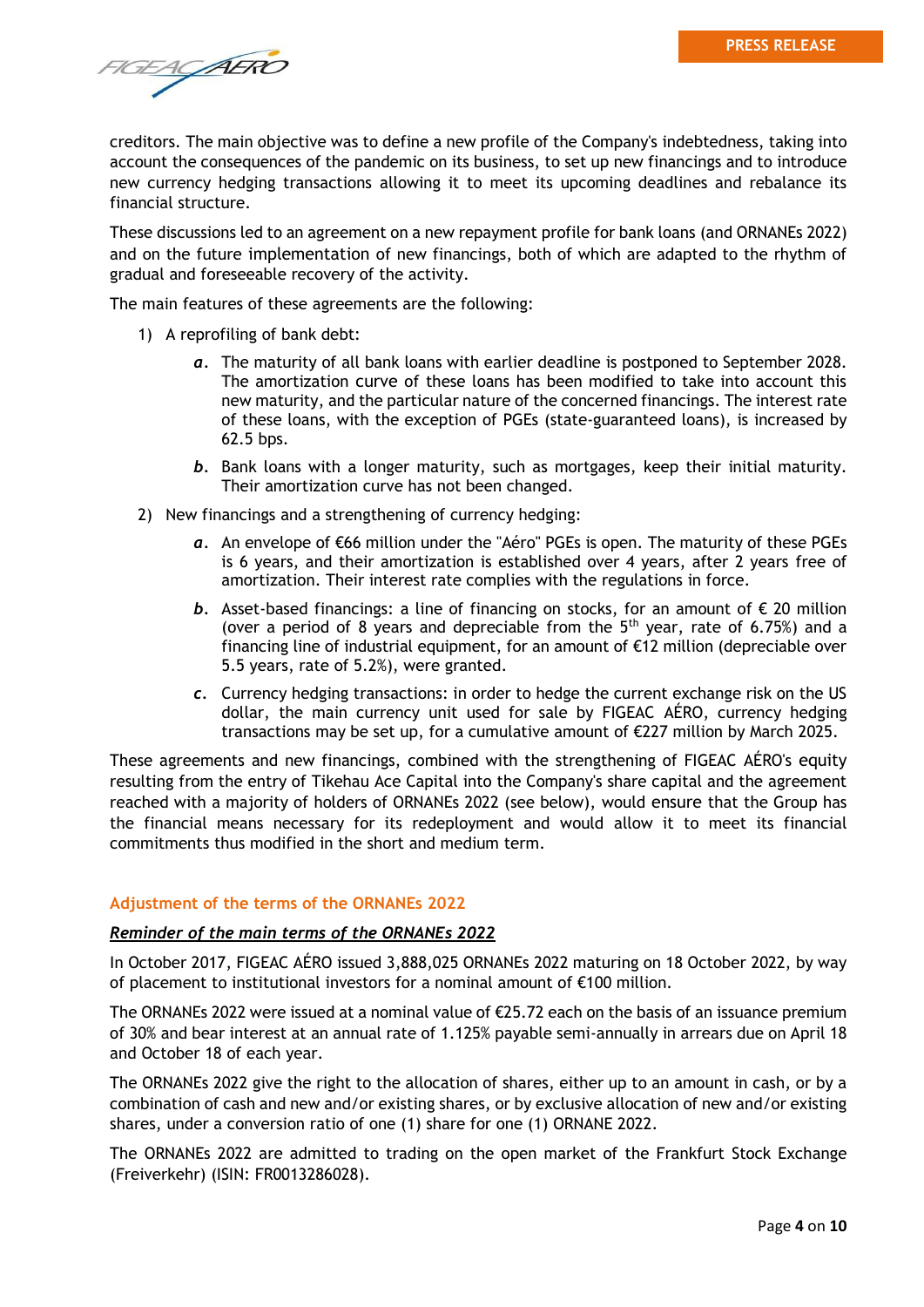FIGEACAERO

3,433,715 ORNANEs 2022 are outstanding to date for a nominal amount of €88,315,149. Any reference to the ORNANEs 2022 must be understood as a reference to the ORNANEs 2022 outstanding.

In order to better understand the expectations of ORNANEs holders and build a relevant proposal for modification of the terms, discussions with some ORNANEs holders representing, together, a large majority of the total nominal amount have been initiated<sup>4</sup>. An agreement between the Company and a group of holders of ORNANEs concerning the modifications of the terms of the ORNANEs 2022 was obtained on 4 April 2022. In the framework of this agreement, these holders committed (i) to keep their ORNANEs 2022 until the date of the general meeting of the holders of ORNANEs<sup>5</sup> and (ii) to vote in favour of the modifications of the terms of the ORNANEs 2022 which will be put to the vote of the general meeting of the holders of ORNANEs.

### *Proposal to modify the terms and conditions of the ORNANEs 2022*

The Company will propose to the holders of ORNANEs 2022, in general meeting, to adjust the terms of the ORNANEs 2022 as follows:

### **1) Partial buy-back of ORNANEs 2022**

The Company proposes a buy-back of ORNANEs 2022 at a price of  $\epsilon$ 23.92<sup>6</sup> by ORNANE 2022 (i.e. 93%) of their nominal value). The repurchased ORNANEs 2022 will then be cancelled. The Company will allocate a cash envelope of €18.6 million to this purpose. To date, the Company has already obtained the commitment of holders of ORNANEs to have ORNANEs 2022 representing a total nominal amount of €20 million (i.e. the entire cash envelope of €18.6 million allocated to these buy-backs) sold in this framework. In the event that the buy-back requests made by the holders exceed the amount of the €18.6 million envelope allocated by the Company, and in order to respect the equal treatment of all holders, all requests received will be reduced in proportion to this amount.

All ORNANEs 2022 will be purchased by the Company at the same price.

### **2) Modification of the terms of the balance (post buy-back) of the ORNANEs 2022**

The Company will propose to adjust the terms of the ORNANEs 2022 as follows:

- A postponement of the maturity for an additional period of 6 years (i.e. to October 18, 2028);
- An increase in the coupon by 62.5 bps. The new coupon would thus be 1.75% payable semiannually, it being specified that a reversible mechanism for adjusting the coupon from 18 October 2024 is integrated depending on whether or not a debt leverage greater than 4.5x is reached (test carried out all semesters), which can then increase the coupon to 2.25%;
- **An increase of the conversion ratio of the ORNANEs 2022 to the rate of 3.4 shares per ORNANE** 2022;
- A "*reset*" clause applicable from October 18, 2024 likely to raise the conversion ratio by a maximum amplitude of 20% in the event that the volume-weighted average price of the share during the 3 months preceding October 18, 2024 is lower than the reference price calculated on the basis of the volume-weighted average share price for 1 month prior to February 18, 2022 (inclusive) (i.e. €6.60);

<sup>&</sup>lt;sup>4</sup> Significant information disclosed to holders of ORNANEs in the framework of these discussions have been made available today on the Company's website (www.figeac-aero.com – Investors' Area section) for the purpose of restoring equal access to information for the Company's shareholders.

<sup>&</sup>lt;sup>5</sup> With the exception of the ORNANEs 2022 targeted by the partial buy-back, which will remain subject to the lock-up commitment granted by these holders of ORNANEs 2022 until the actual completion of the partial buy-back by the Company.

<sup>&</sup>lt;sup>6</sup> This price includes the accrued coupon.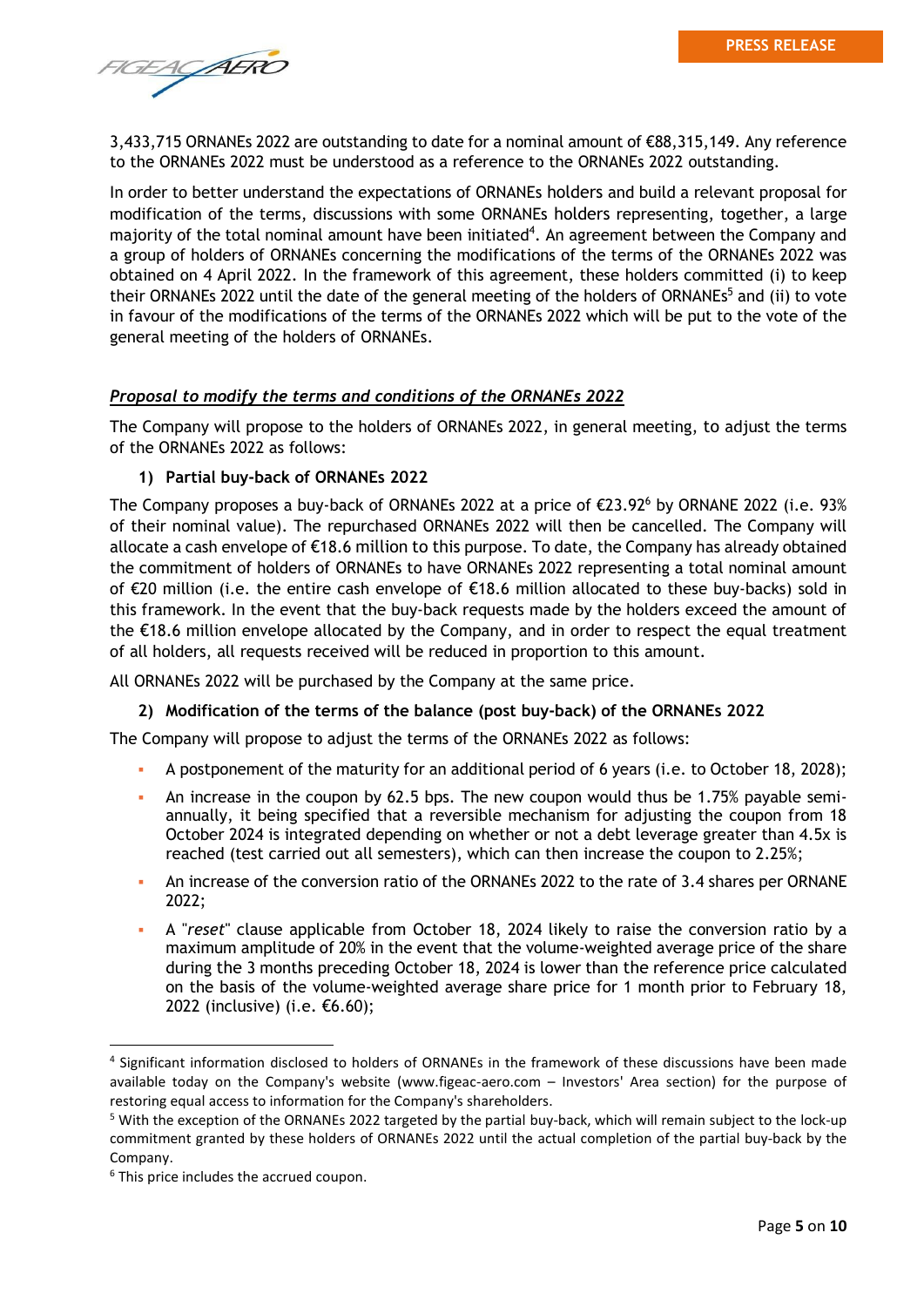TGEACAERO

- The opening of the Company's early redemption period if the share price is greater than 130% of the conversion price (*soft call*), as of October 18, 2025;
- The acknowledgement of the extension of the maturity on the adjustment clause of the conversion ratio in the event of a change of control;
- **EXECT** The limitation of the global amount of debt secured by assets;
- The possibility of eventually transferring the listing of FIGEAC AERO shares to Euronext Growth Paris;

(together, the "**ORNANEs Adjustments**").

In case of implementation of the ORNANEs Adjustments, the nominal value and the repayment price of the ORNANEs 2022 would remain unchanged at €25.72 per ORNANE 2022.

Taking into account the proposed new conversion ratio, the implicit conversion price (nominal value of €25.72 divided by the conversion ratio of 1:3.4) would be €7.56 per share representing a premium of 14.55% compared to the volume-weighted average price for the month preceding February 18, 2022 (inclusive) (i.e.  $\epsilon$ 6.60, this share price being considered as the reference price for the purpose of the "*reset*" clause mentioned above).

Taking into account this new conversion ratio of 1:3.4, the conversion of the balance of the 2022 ORNANEs (after completion of the partial buy-back described above) would result in the issuance of 9,030,774 new shares, representing, after completion of the partial buy-back described above and after the share capital increase reserved to Tikehau Ace Capital (which will amount between €53.5 million and  $\epsilon$ 58.5 million (including issuance premium)<sup>7</sup>), between 17.60% and 17.91% of the Company's share capital depending on the amount of the share capital increase reserved to Tikehau Ace Capital (it being reminded that the entry into effect of the ORNANEs Adjustments would in any event be conditional upon the completion of such reserved share capital increase).

The ORNANEs Adjustments would be submitted to the approval of the holders of ORNANEs in a single resolution.

The other terms and conditions of the ORNANEs 2022 not mentioned above would remain unchanged.

### **Implementation**

In addition to the holders of ORNANEs 2022 who have already committed to sell their ORNANEs 2022 to the Company, holders of ORNANEs 2022 who would be interested in the partial buy-back proposal are invited to contact the Company or CIC Market Solutions, until the date of the general meeting of the holders of ORNANEs at the latest, at the following address: [liabilitymanagement@cic.fr.](mailto:liabilitymanagement@cic.fr)

The Company and the interested holders of ORNANEs 2022 may then contractually undertake to buyback the ORNANEs 2022, subject to the proportional reduction rules referred to above in the event that the buy-back requests made by the holders exceed the amount of the  $\epsilon$ 18.6 million envelope allocated by the Company.

The entry into effect of the ORNANEs Adjustments and the actual completion of the partial buy-back of the ORNANEs 2022 will be conditional upon (i) the agreement of the shareholders at the general meeting, (ii) the finalization of the documentation relating to the agreement with the banking partners, and (iii) the completion of the share capital increase of Tikehau Ace Capital for an amount

<sup>&</sup>lt;sup>7</sup> See section "Modification of the terms of Tikehau Ace Capital's entry into the Company's share capital" of this press release.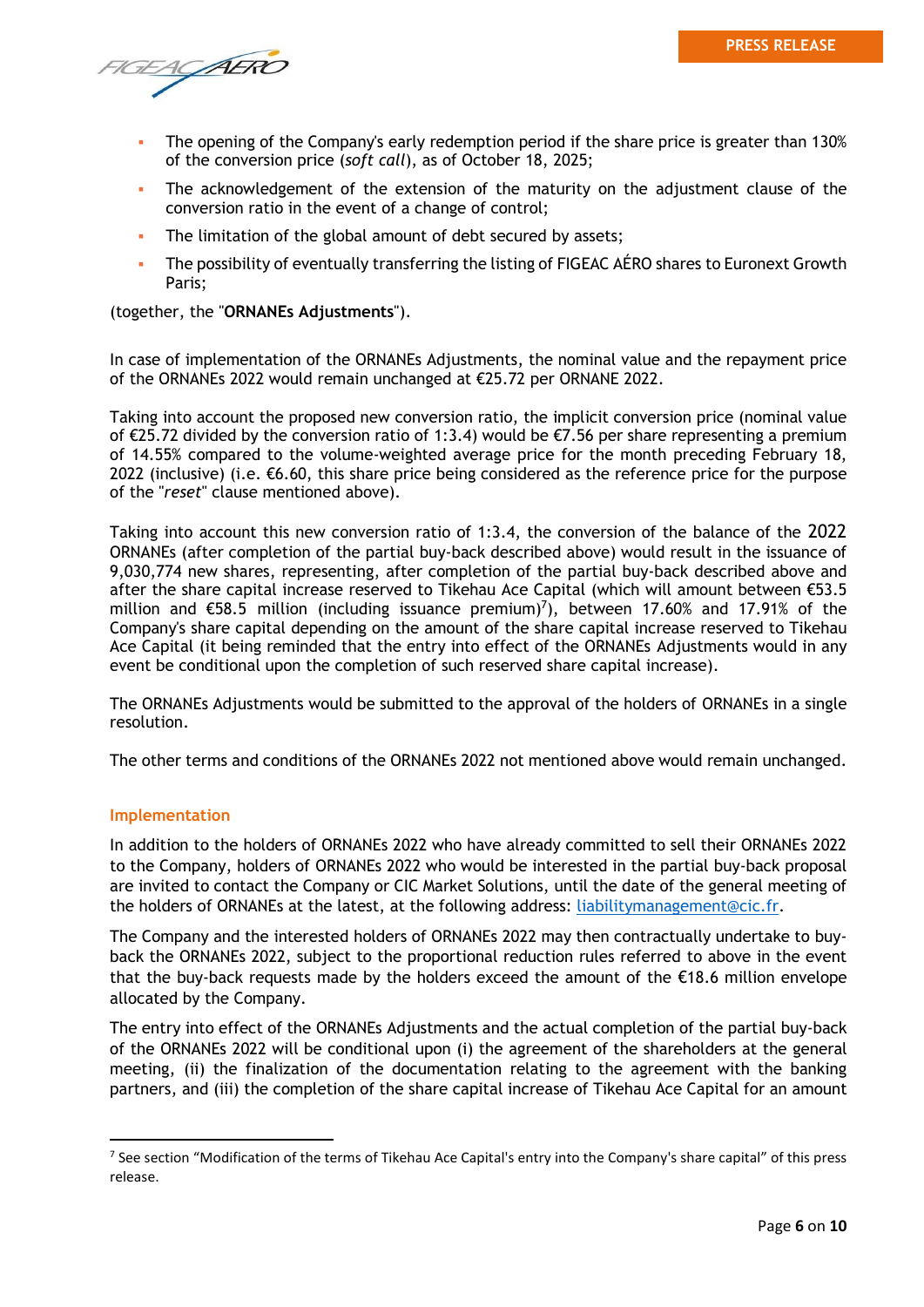FIGEACAERO

between €53.5 million and €58.5 million (including issuance premium) (see section "Modification of the terms of Tikehau Ace Capital's entry into the Company's share capital" of this press release).

More details on the convening of the holders of ORNANEs 2022 and the shareholders will be available at a later stage on the Company's website and will be the subject of a dedicated communication.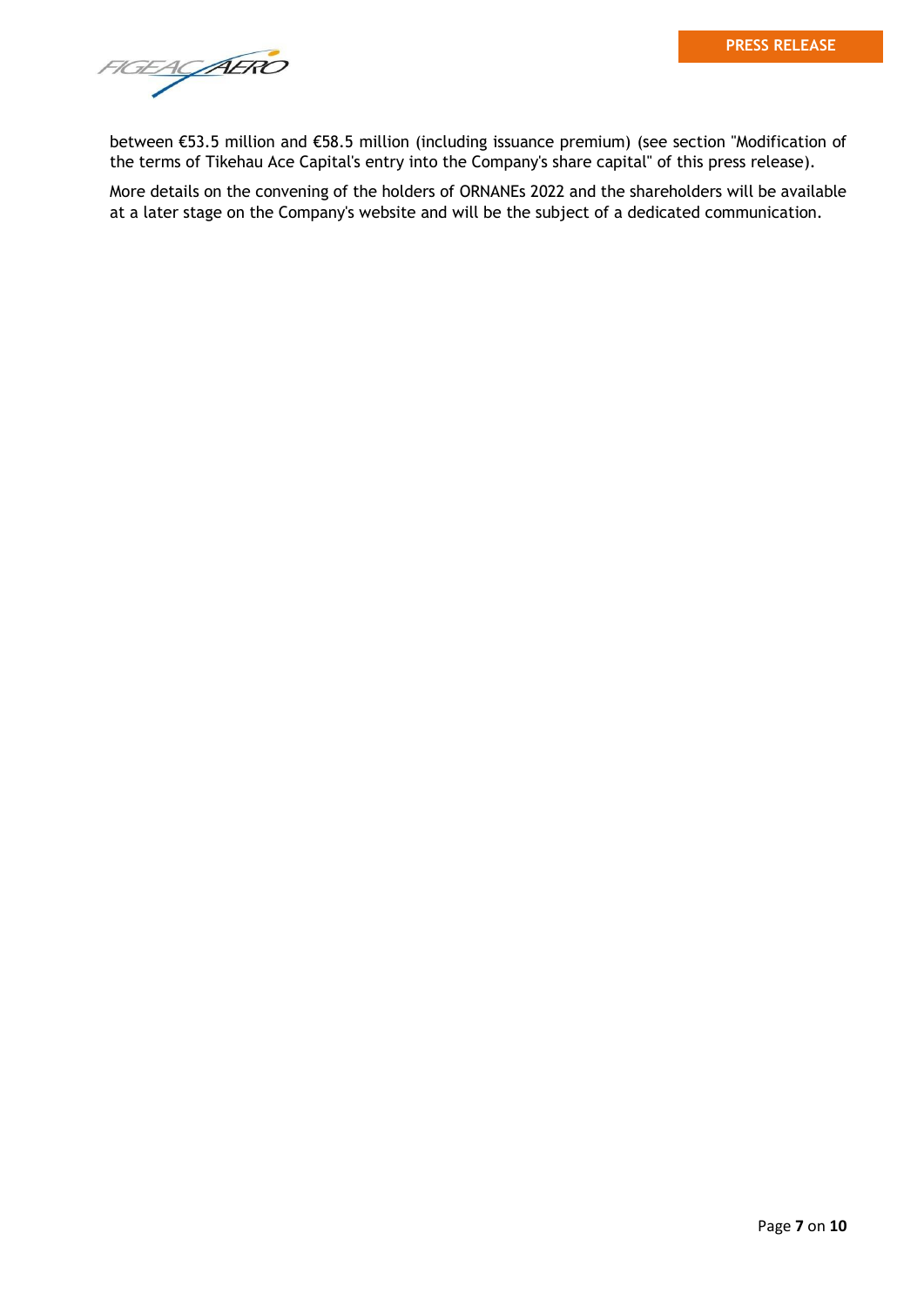FIGEACAERO

## **Indicative timetable**

| <b>Expected date</b>                                                                                                                                    | Steps of the Company's financial restructuring                                                                                                                                                                                                                                                                                                                       |  |  |  |  |
|---------------------------------------------------------------------------------------------------------------------------------------------------------|----------------------------------------------------------------------------------------------------------------------------------------------------------------------------------------------------------------------------------------------------------------------------------------------------------------------------------------------------------------------|--|--|--|--|
| April 5, 2022<br>(before market opening)                                                                                                                | Press release announcing the terms of the Company's financial<br>restructuring                                                                                                                                                                                                                                                                                       |  |  |  |  |
| April 11, 2022                                                                                                                                          | Publication in the Bulletin des Annonces Légales Obligatoires of<br>$\bullet$<br>the convening notice of the meeting of holders of ORNANEs                                                                                                                                                                                                                           |  |  |  |  |
|                                                                                                                                                         | Opening of the buy-back period of ORNANEs and release of the<br>$\bullet$<br>related Euroclear notice                                                                                                                                                                                                                                                                |  |  |  |  |
| April 15, 2022                                                                                                                                          | Publication in the Bulletin des Annonces Légales Obligatoires of the<br>meeting notice (which may also be used as the convening notice) of<br>the general meeting of shareholders                                                                                                                                                                                    |  |  |  |  |
| April 26, 2022                                                                                                                                          | General meeting of holders of ORNANEs on first convening                                                                                                                                                                                                                                                                                                             |  |  |  |  |
|                                                                                                                                                         | Closing of the period of partial buy-back of ORNANEs                                                                                                                                                                                                                                                                                                                 |  |  |  |  |
|                                                                                                                                                         | Press release announcing the results of the general meeting of<br>holders of ORNANEs on first convening                                                                                                                                                                                                                                                              |  |  |  |  |
| May 4, 2022<br>(at the latest)                                                                                                                          | Signing of all the documentation relating to the agreement with the<br>banking partners                                                                                                                                                                                                                                                                              |  |  |  |  |
| Between April 26, 2022 and<br>May 10, 2022                                                                                                              | Meeting of the Collège of the French market authority (Autorité<br>des marchés financiers) in order to decide that there is no reason<br>to file a mandatory tender offer                                                                                                                                                                                            |  |  |  |  |
|                                                                                                                                                         | Approval by the French market authority (Autorité des marchés<br>financiers) of the Prospectus including the conclusions of the<br>independent expert on the fairness of the price of the share<br>capital increase reserved to Tikehau Ace Capital                                                                                                                  |  |  |  |  |
| May 20, 2022                                                                                                                                            | General meeting of shareholders on first convening<br>$\bullet$                                                                                                                                                                                                                                                                                                      |  |  |  |  |
|                                                                                                                                                         | Press release announcing the results of the general meeting of<br>shareholders                                                                                                                                                                                                                                                                                       |  |  |  |  |
| As soon as possible after the<br>general meeting of<br>shareholders, once the final<br>conditions precedent have been<br>met, and no later than May 31, | Completion of the restructuring of the bank debt, the share<br>$\bullet$<br>capital increase reserved to Tikehau Ace Capital, the partial buy-<br>back of ORNANEs and the actual modification of the terms of the<br><b>ORNANES</b>                                                                                                                                  |  |  |  |  |
| 2022                                                                                                                                                    | Signature of the shareholders' agreement<br>$\bullet$                                                                                                                                                                                                                                                                                                                |  |  |  |  |
|                                                                                                                                                         | Press release announcing the completion of the restructuring of<br>the bank debt, the completion of the share capital increase<br>reserved to Tikehau Ace Capital, the signing of the shareholders'<br>agreement, the actual modification of the terms of the ORNANEs,<br>the completion of the partial buy-back of ORNANEs and the<br>number of ORNANEs outstanding |  |  |  |  |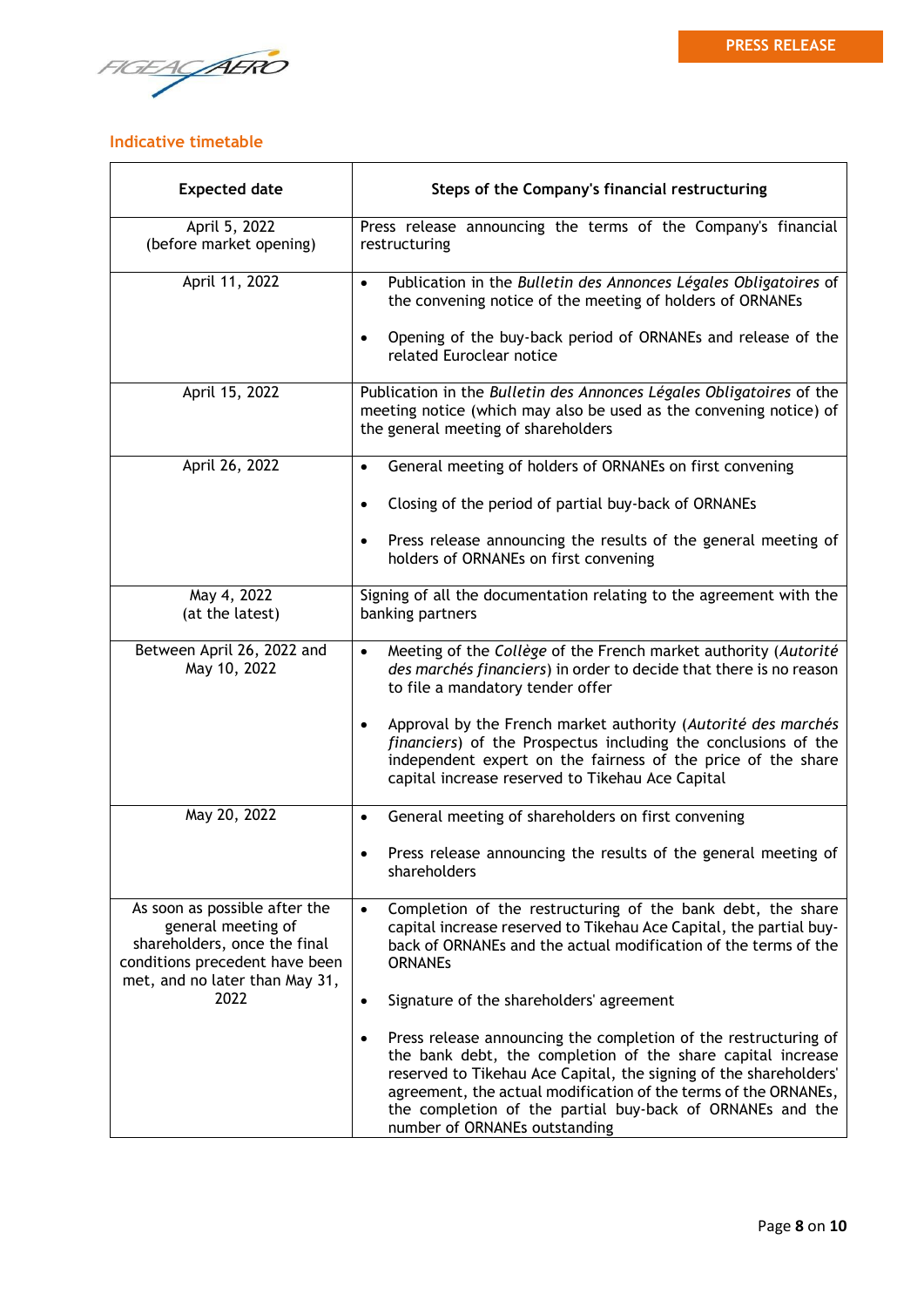AERO

## **Financial outlook following the Group's financial restructuring**

Building on the quality of the results published for the first half of 2021/22 and the gradual recovery of air traffic, the Group specifies its short-term objectives (see press release of December 28, 2021) and presents its objectives related to the Route 2025 strategic plan:

|                                    | Financial year 2021/22                                            | Financial year 2024/25                                                            |
|------------------------------------|-------------------------------------------------------------------|-----------------------------------------------------------------------------------|
| Revenue                            | Between €265 million<br>and $\epsilon$ 280 million                | Between €400 million<br>and $\epsilon$ 430 million                                |
| Current EBITDA <sup>8</sup>        | Between €28 million<br>and $\epsilon$ 33 million                  | Between $\epsilon$ 67 million<br>and $\epsilon$ 73 million                        |
| <b>CAPEX</b><br>% of revenue       | Between $E22$ million<br>and $E24$ million<br>(between 8% and 9%) | Between $\epsilon$ 27 million<br>and $\epsilon$ 30 million<br>(between 6% and 7%) |
| Free Cash-Flows <sup>9</sup>       | Between $\epsilon$ 4 million and<br>€7 million                    | Between €20 million<br>and €28 million                                            |
| Net financial debt <sup>10</sup>   | Between €345 million<br>and $\epsilon$ 350 million                | Between €280 million<br>and $\epsilon$ 300 million                                |
| Ratio: net financial debt / EBITDA | 10.5 < R < 12                                                     | 3.8 < R < 4.4                                                                     |
| €/USD exchange rate                | 1.16                                                              | 1.16                                                                              |

The 2024/25 forecasts have been drawn up excluding any new major impact of the Covid-19 pandemic and the geopolitical context associated with the Russian-Ukrainian conflict.

The completion of the transactions planned as part of the Group's financial restructuring, accompanied by the long-term effects of the restructuring plan, will create the conditions for FIGEAC AÉRO to have strengthened financial resources and a balance sheet structure compatible with the gradual resumption of its activity.

With its global industrial footprint and limited needs in terms of growth investments by 2025, the Group will secure its cash flows from operation and will be able to focus on pursuing its ultimate goal: to become No. 1 in the world in the subcontracting of metal aerospace parts.

## **Risk factors**

The Company draws the public's attention to the risk factors relating to the Company and to its business activity, as described in its annual financial report as at March 31, 2021 available on the Company's website (www.figeac-aero.com – Investors Area section). In addition, investors are asked to take the following risks into consideration: (i) the transactions described above may not be completed if any of the conditions precedent provided for in the agreements are not met, (ii) the Company's share price may fluctuate and move below the subscription price of the shares issued as part of the share issuance, (iii) the volatility and liquidity of the Company's shares may fluctuate significantly, (iv) Company's shares may be sold on the market, which would have an adverse impact on the Company's share price, and (v) the Company's shareholders may potentially find their stakes

 $8$  Profit from recurring operations + depreciation and amortization + net provisions - Before breakdown of R&D expenses capitalized by the Group by nature

<sup>&</sup>lt;sup>9</sup> Before financing transactions

<sup>&</sup>lt;sup>10</sup> Excluding non-interest-bearing financial liabilities